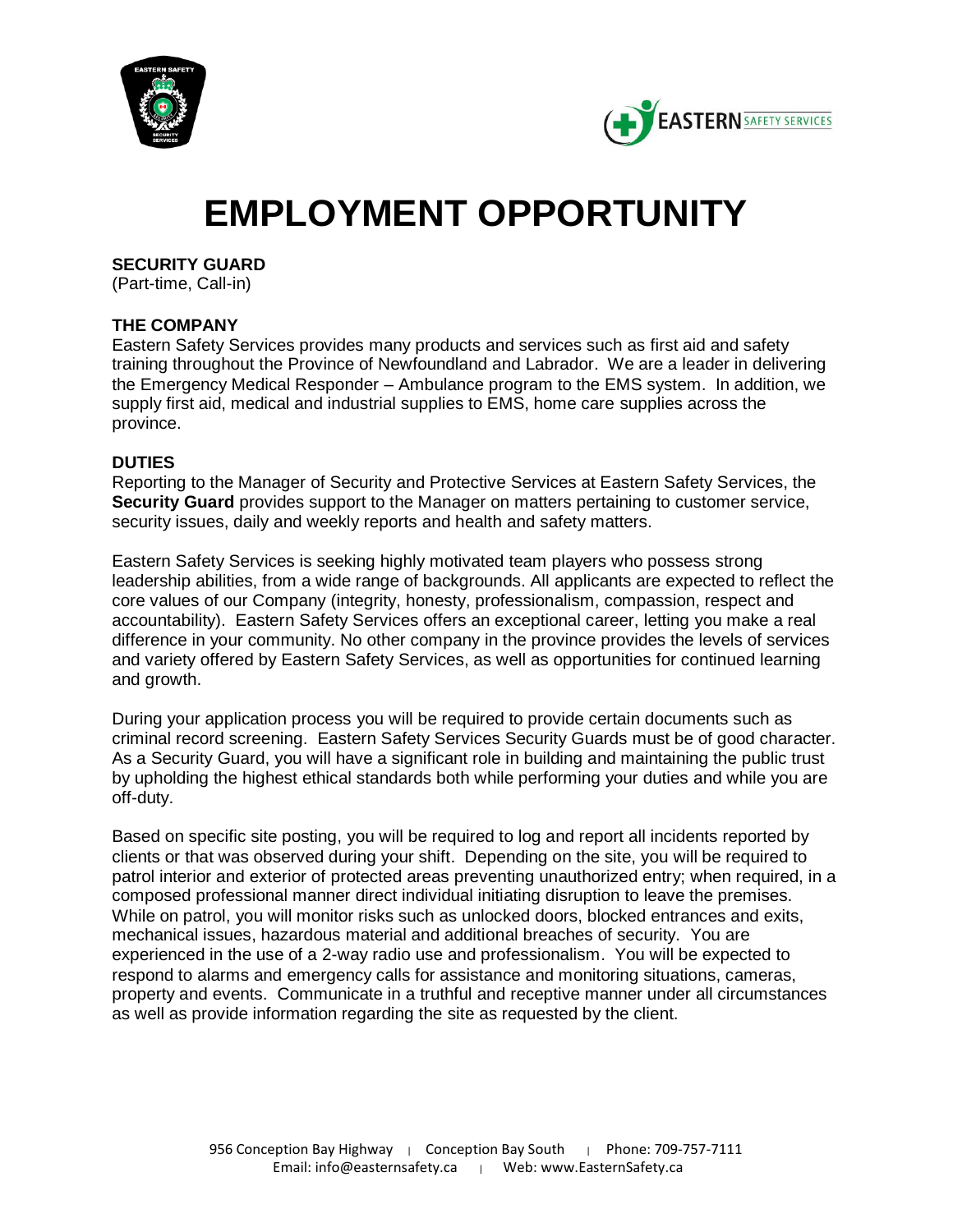



You will be expected to sustain effective relationships with clients and visitors through with courteous and respectful relations perceived from their viewpoint. You will be expected to monitor and screen visitors and clients in a professional manner in order to grant access to the client's property.

## **WORK CONDITIONS**

- This position maybe outside in weather conditions.
- Long hours maybe be required at times
- Short notice, early morning call-in
- Ability to work evenings, holidays, weekends and travel away from home will be required

## **WE PROVIDE:**

- Training & Education
- Employee discounts
- Uniforms
- Opportunity for growth & career progression

## **QUALIFICATIONS**

You Are:

- 19 years of age or older
- No criminal record
- Great communication skills in both speaking and writing
- **An asset but not required (The following can be provided upon employment);**
	- o Security Guard training course
	- o Standard First Aid
	- o Traffic Control course
	- o Powerline Hazards course
	- o Criminal record screen check (3 months or less)
	- o Experience as a security guard or similar position

#### **REQUIREMENTS**

- Able to travel away from home and work throughout Newfoundland and Labrador
- Must have a vehicle in good condition and a valid driver's license.
- Must not have been convicted of a criminal or penal offense.
- Must be ready to travel within the region when required
- Be available for call-in, at times short notice
- Good written and communication skills